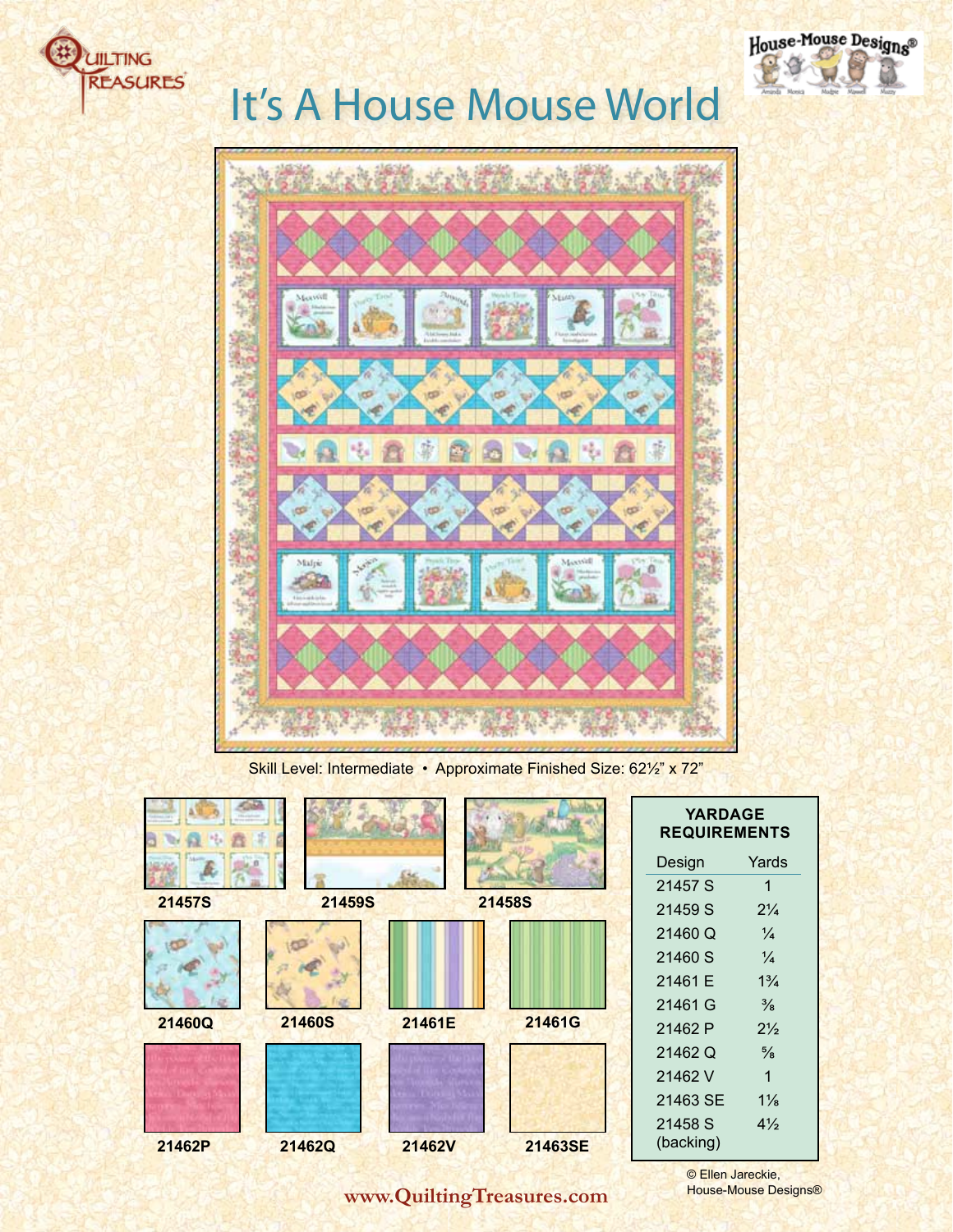



**Block Abbreviations 4CRNSQR**: Four Corner

Square Block **DBL DMDS**: Double Diamonds strip

## It's A House Mouse World

*Designed by*: Pat Harrison Approximate Finished Size: 62½" x 72"

### **CUTTING FABRIC**

**NOTE:** Unless otherwise noted, all seam allowances are ¼". WOF= Width of Fabric

### **21457 S** *Panel*

Fussy cut 12 -7 1/8" squares choose a variety of mouse name and activity vignettes. To fussy cut accurately and easily, draw and cut out freezer paper templates, iron onto fabric, cut fabric at edge of freezer paper, peel off, re-use. Fussy cut 2 small squares border design strips at 24½" x 4", being careful to center the images. See image below.



### **21459 S** *Border Print*

Cut 4 strips for the outer Border from the length of the fabric. Cut 2 strips  $(2)$  6  $\frac{1}{2}$  x 64 and 2 strips  $(2)$  6  $\frac{1}{2}$  x 74".



### **21460 Q** *Blue Mice*

Cut 1 strip @ 6¼" x WOF, subcut into 6 – 6¼" squares for 4CRNSQR

**21460 S** *Yellow Mice*

Cut 1 strip @  $6\frac{1}{4}$ " x WOF, subcut into  $6 - 6\frac{1}{4}$ " squares for 4CRNSQR

#### **21461 E** *Rainbow Stripe*

Cut 6 strips on the bias, across the width of the fabric @ 2 ¼" wide for the binding, total length needed 290"

#### **21461 G** *Green Stripe*

Cut 2 strips @ 3⅜" x WOF for DBL DMDS, cut 1 strip in half lengthwise. Discard 1 half strip.

#### **21462 P** *Pink Text*

Cut 1 strip @ 43" x WOF for Border #1, from this cut 7 strips @ 1 ½" x 43", parallel to the selvedge. Join the narrow ends of the strips together with diagonal seams. From this, Cut 2 @ 1 ½" x73 ½" and 2 @ 1 ½" x 64". Cut 8 strips @ 1½" x WOF for horizontal sashing. Join the narrow ends of the strips together with diagonal seams. Cut 6 strips @ 1 1/2" x 48 ½". Cut 6 strips @ 3⅜" x WOF for DBL DMDS, Subcut 2 strips in half lengthwise.

### **21462 Q** *Blue Text*

Cut 3 strips @ 2⅞" x WOF, subcut into 24 - 2⅞" squares, subcut diagonally once into 48 triangles for 4CRNSQR. Cut 6 strips  $\omega$  1 1/<sub>2</sub>" x WOF, subcut into 12 pcs  $\omega$  1 1/<sub>2</sub>" x 9" and 12 pcs @ 1 ½" x 7½" for mouse vignette block frames.

#### **21462 V** *Purple Text*

Cut 2 - 3⅜" strips x WOF for DBL DMDS, cut 1 strip in half lengthwise. Discard 1 half strip. Cut 6 strips @ 1 ½"x WOF, subcut into 12 pcs @ 1 ½" x 9" and 12 pcs @ 1 ½" x 7½" for mouse vignette block frames. Cut 3 strips @ 2%" strips x WOF, subcut into 24 - 2<sup>7/8"</sup> squares, subcut diagonally once into 48 triangles for 4CRNSQR

### **21463 SE** *Yellow Flowers*

Cut 6 strips @ 4" x WOF for DBL DMDS, cut 2 strips in half lengthwise. Cut 4 strips @2½" x WOF, subcut into 48 - 2½" squares for 4CRNSQR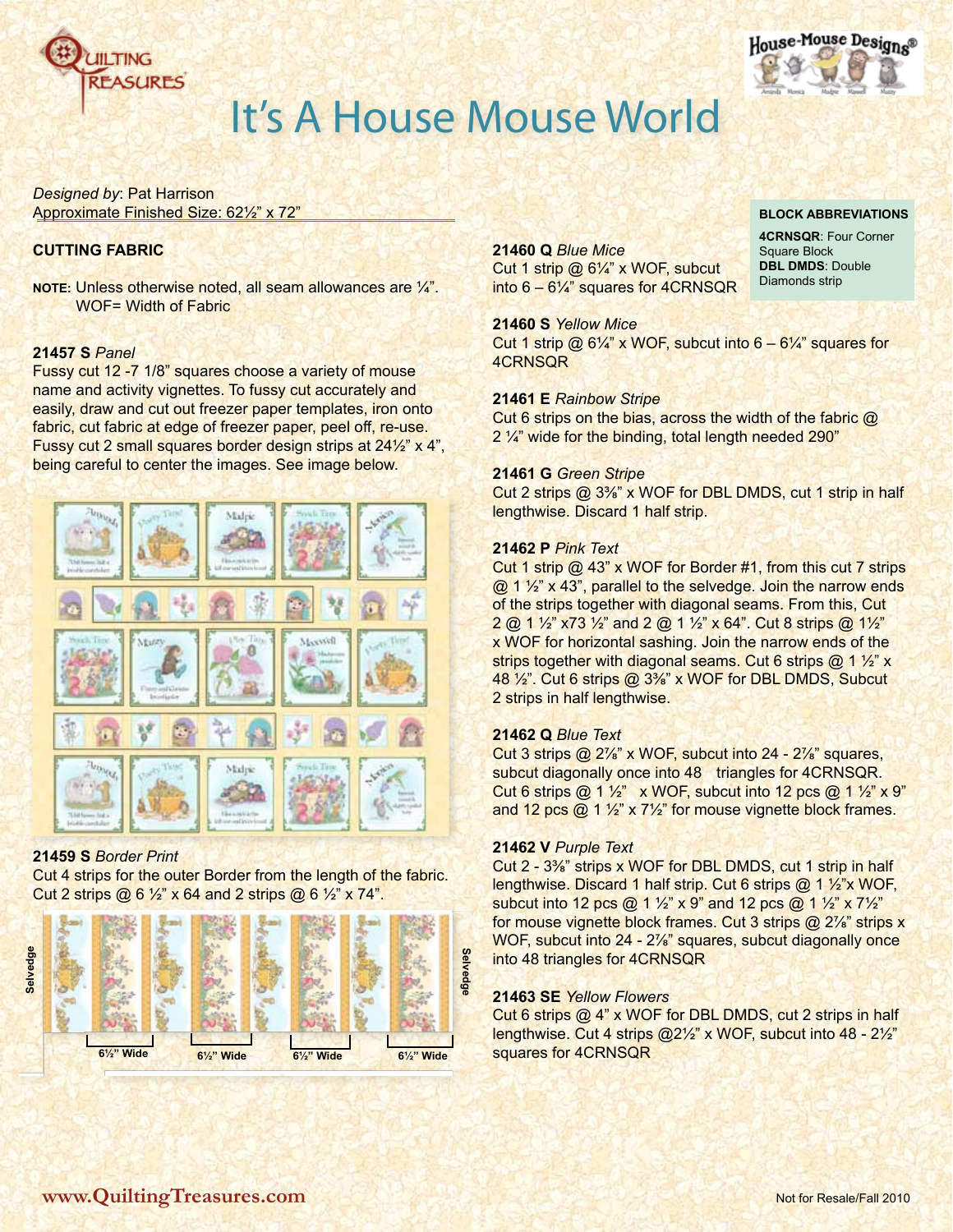



### **Block Assembly**

RST: Right sides together Four Corner Squares Block: Finished block size 8 ½" includes ¼ " seam allowance.

### *Yellow, Purple Corner Combination with Yellow Mice and Blue Mice Centers*

**STEP 1:** Sew a 2 7/8" purple triangle to the side of a 2 1/2" yellow square, RST. Press the seam towards the square. Sew another 2 7/8" purple triangle to the adjacent side of the 2 ½" yellow square, RST as shown by the images below in figure 1. Press the seam away from the square. Repeat to make 24 units.



**STEP 2: Find the center of a 6 1/4" blue mouse square. Fold** the square in half and finger press along the fold, right sides together.

**Step 3:** Place one of the triangles/ square units on one side of the square, RST. Align the centers. Sew and press the seam towards the square.Place another triangle on the opposite side of the square, RST. Align the centers and sew. Press the seam towards the square. See figure 2.

**Step 4:** Repeat steps 2 & 3 on the remaining sides of the square. See figure 3.

**Step 5:** Repeat steps 2- 4 to make 3 Four Corner Squares blocks using a blue, purple and yellow combination.

**Step 6:** Repeat steps 2 – 4 using the 6 1/4" yellow mice square in the center

to make 3 Four Corner Squares blocks using a yellow, purple and yellow combination. You will have 6 blocks total with purple triangles.

**STEP 7:** Sew these 6 blocks together in a row. Set aside.

### *Yellow, Blue Corner Combination with Yellow Mice and Blue Mice Centers*

**Step 1:** Sew a 2 7/8" blue triangle to the side of a 2 ½" yellow square, RST. Press the seam towards the square. Sew another 2 7/8" blue triangle to the adjacent side of the 2 ½"



**Figure 3**

yellow square, RST as shown in figure 1 above. Press the seam towards the square. Repeat to make 24 units.

**STEP 2:** Find the center of a 6 1/4" blue mouse square Fold the square in half and finger press along the fold, right sides together.

**Step 3:** Place one of the triangles/square units on one side of the square, RST. Align the centers. Sew and press the seam towards the square..Place another triangle on the opposite side of the square, RST. Align the centers and sew. Press the seam towards the square. See figure 2.

**Step 4:** Repeat steps 2 & 3 on the remaining sides of the square. See figure 3.

**Step 5:** Repeat steps 2- 4 to make 3 Four Corner Squares blocks using the blue, blue and yellow combination.

**STEP 6:** Repeat steps  $2 - 5$  using the 6  $\frac{1}{4}$  yellow mice square in the center to make 3 Four Corner Squares blocks using the yellow, purple and yellow combination. Make 6 blocks total.

**Step 7:** Sew these 6 blocks together in a row. Set aside.

## *Double Diamond Strip*

**Step 1:** Sew two, 4" yellow flower strips, two, 3 3/8" pink text strips and one, 3 3/8" purple text strip together as shown below in the image on the left. Sew two, 4" yellow flower strips, two, 3 3/8" pink text strips and one, 3 3/8" green stripe strip together as shown below in the image on the right. Repeat the previous steps to make half length strip sets, one ofeach color combination. You will have one and a half lengths of each color combination. Now cut off 3 3/8" units. Align the horizontal lines on your ruler with seams to make sure you have perfect 90° corners when cutting. Square up the edge as needed to maintain the 90° corners. See figure 4.



**Figure 4**

**Step 2:** Sew one unit of each color combination together in pairs. Match the pink text square to either the green stripe or purple text square, see figure 5.You will have 14 pairs. Sew 7 pairs together to make a strip, see figure 6. Make two strip sets.

**Figure 5 Figure 6**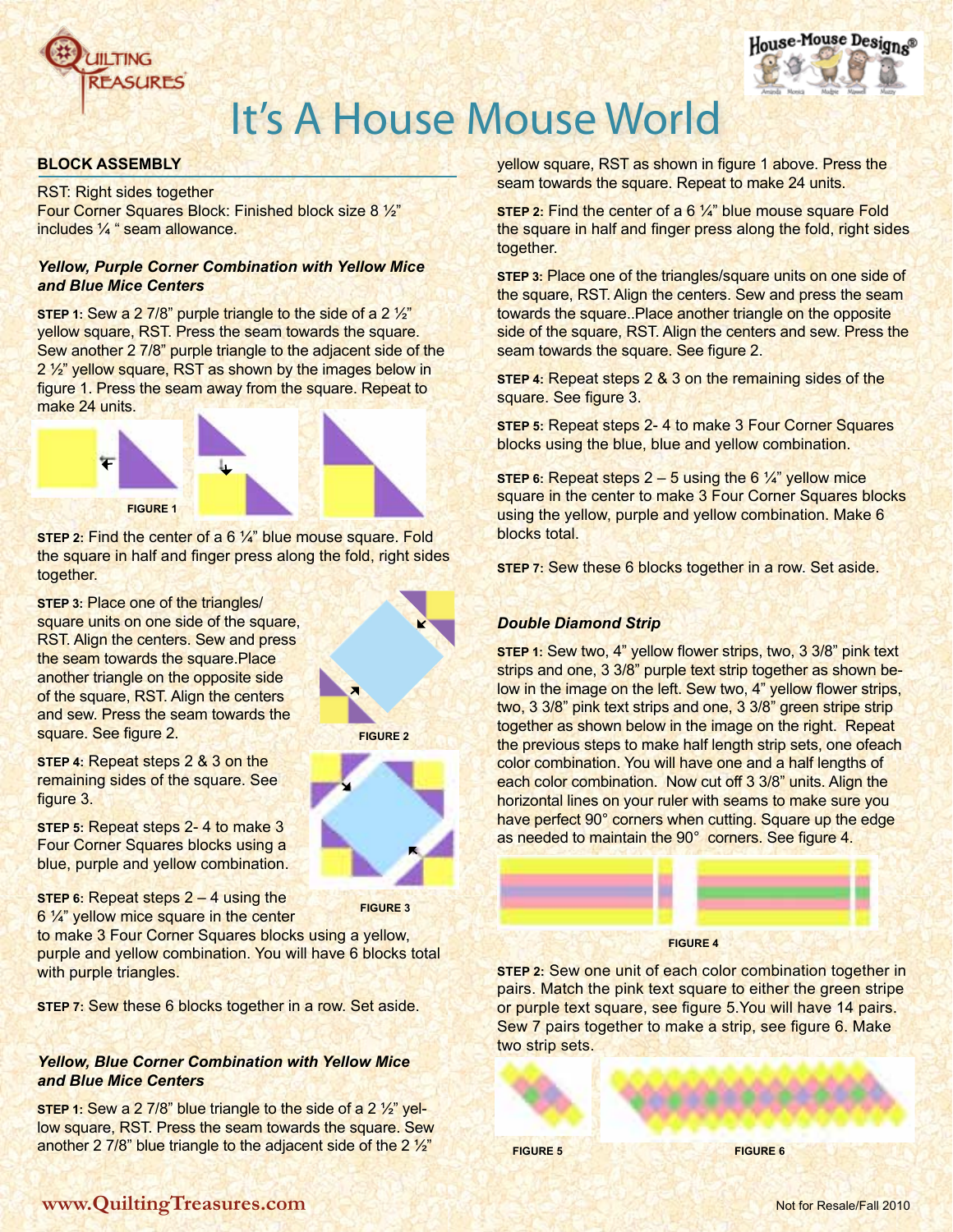



**STEP 3: Using an easily erasable marking tool, draw a line** through the second purple diamond from the right. Leave a  $\frac{1}{4}$  seam allowance to the right of this line, cut off the remainder of the strip, see figure 7. Attach this piece to the left side of the strip, see figure 8. Do this to both strips.



**Step 4:** Using an easily erasable marking tool, draw a line through the first whole purple diamond from the left. Leave a  $\frac{1}{4}$ " seam allowance to the left of this line, cut off the remainder of the strip, see figure 9. Now trim the off the points of the yellow flower edge on the top and bottom. Leave ¼" beyond the pink text points for seam allowance, see figure 10.



### *Mouse Vignette Blocks*

Makes 12, six with Blue Text frame, 6 with Purple Text frame.

**STEP 1:** Sew the 1 1/2" x 7 1/2" strips to sides of mouse square, press. Trim even with the mouse square.

**STEP 2: Sew the 1 1/2" x 9" strips to top and bottom of mouse** square, press.

**Step 3:** Iron 8½" square freezer paper template to block being careful to center, trim to square.

**Step 4:** Sew the 6 **Blue Text** frame blocks together in a row. Sew the 6 **Purple Text** frame blocks together in a row. Set aside for now. Make sure the images are all facing the same direction, up or down.

### **top Assembly**

Press all seams towards the sashings

**Step 1:** Layout the **fussy cut center** strip, pink 48 ½" sashing strips and block rows as shown in the image of the finished quilt. Sew each block row to its adjoining sashing strip. Lay these units back out as they were before.

**NOTE: The Double Diamond strips may need to be eased into their adjoining sashing strips. To do this, pin the ends even, subdivide the ease to both sides of a middle pin, then continue to subdivide until any extra is eased in. You might need to do this again when you add the adjoining mitered border strip.**

**Step 2:** Sew the **four corner square** block rows with sashing, to the top and bottom of the fussy cut center strip. The purple row should go on the top of the center strip and the blue row should go under it.

**Step 3:** Sew the **double diamond** strips to the **mouse vignette** block rows. Make sure the mouse vignette blocks are facing in the right direction. Refer to the finished image for help.

**Step 4:** Now sew the **double diamond/mouse vignette** row combination to the **four corners square row/ fussy cut center** combination. Refer to the finished image for help.

### **mitered borders**

**21462 P** *Pink Text* 2 @ 1 ½" x 74" and 2 @ 1 ½" x 64" **21459 S** *Border* 2 @ 6 ½" x 74"and 2 @ 6 ½" x 64"

**STEP 1:** On the wrong side of the quilt top, in each corner, measure ¼" in from each side. Mark this point with pencil or chalk. Do this for the other 3 corners. Also find the center of each side of the top and mark with a pin. Set this aside.

**Step 2:** Find the center of the length for all 8 strips. Mark the center with chalk on the wrong side on both edges for all 8 strips.

**Step 3:** Sew one of the 6 ½" x 64", Outer **Border Print 21459 S** strips to the 1 ½" x 64", to an Inner **Border Pink Text 21462 P** strip; make sure the center marks are matched. This will be the top border strip set. Repeat this step to make the bottom border strip set with the other 6 ½" x 64", Outer **Border Print 21459 S** strip and 1 ½" x 64" Inner Border **Pink Text 21462 P** strips. **Press the seams towards the outer border.**

**Step 4:** On the side of one border strip set, measure 24"to the left and the right of the center mark on Inner Border **Pink Text 21462P**. At this spot, measure ¼" in from the raw edge, mark with pencil or chalk. Repeat this for the other border strip set.

**Step 5:** Sew the 6 ½" x 74", Outer **Border Print 21459S** strips to the 1 ½" x 74", Inner Border **Pink Text 21462P** strip; make sure the center marks are matched. Repeat this step to with the other 6 ½" x 74", Outer **Border Print 21459S** strip and 1 ½" x74" Inner Border **Pink Text 21462P** strips. These will be the side border strip sets. **Press the seams away the outer border.**

## **www.QuiltingTreasures.com Notion Research 2010** Not for Resale/Fall 2010